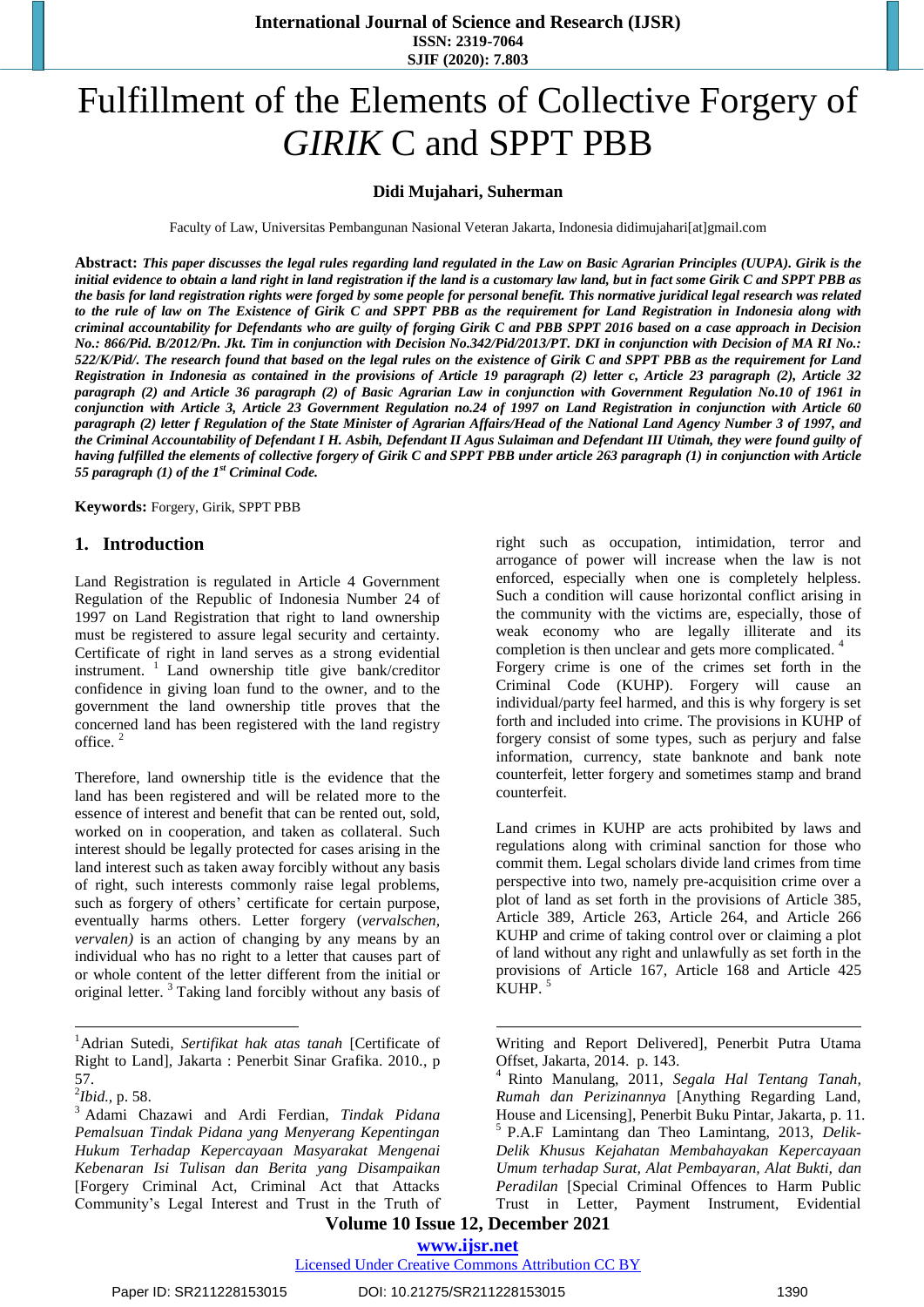In the development of land law in Indonesia, there are certainly many social realities that lead to forgery, both over letters that are the formal requirements for the process of land ownership title issuance and direct forgery over the right to an object of land in the form of *Girik* Letter C, *Bekas Tanah Partikelir* (BTP), SPPT PBB, *Verponding*, Deed of Sales and Purchase and other land documents.

The author's focus of analysis in this research was related to criminal act committed by Defendant I H. ASBIH BIN MUHAMMAD BIN SALEH either individually or collectively with defendant II AGUS SULAIMAN, Defendant III UTIMAH, S. Sos, M. Si who committed, was accomplice to or ordered to commit, ordered to include false statement into an Authentic Deed, of which existence should be stated by the Deed for the purpose of using it as if the information given was in accordance with the truth and If the Use of Deed may cause loss related to forgery of *Girik* C 2299 parcel 10a. Blok SI in the name of UMI Bin SALIH and SPPT PBB evidently meeting the element of Forgery as referred to in Article 263 paragraph (1) KUHP in conjunction with Article 55 paragraph (1) KUHP.

Based on the Public Prosecutor's claim, the Panel of Judges of the East Jakarta District Court in accordance with the Injunction No.: 866/Pid. B/2012/Pn. Jkt. Tim evidently released and declared the said Defendant II Agus Sulaiman who was not lawfully and conclusively proven guilty of committing crime as accused in the First Indictment, Second Indictment and Third Indictment with legal consideration that Defendant II Agus Sulaiman was evidently not involved in managing the land letters in terms of such land sale, and Defendant II Agus Sulaiman was only asked by Defendant I H. Asbih to take *Girik* C.2299 from H. Amsori son of H. Asmawi to be given to Defendant I H. Asbih and Defendant II Agus Sulaiman had not received the *Girik*, and the one receiving the *Girik* was Defendant I H. Asbih and Defendant II Agus Sulaiman was only accompanied him and had never communicated with Defendant III Utimah, but Defendant I H. Asbih and Defendant III Utimah were lawfully and conclusively proven guilty of committing criminal act "performing forgery collectively" and criminal sanction was rendered to Defendant I H. Asbih with 1 (one) year of criminal imprisonment and criminal sanction was rendered to Defendant III Utimah with 1 (one) year and 6 (six) months of criminal imprisonment, below JPU's criminal action.

With the East Jakarta District Court's order, the Public Prosecutor and Defendant I and Defendant III filed Appeal to the High Court of DKI Jakarta that finally under Decision No.342/Pid/2013/PT. DKI confirmed East Jakarta District Court's Decision, and then Defendant I and Defendant III filed Appeal to the Supreme Court over the decision of the High Court of DKI Jakarta and Supreme Court of the Republic of Indonesia under

Instrument and Justice], Penerbit Sinar Grafika, Jakarta, p. 6

Decision No.: 522/K/Pid/2016 Rejected Defendants' appeal as the Petitioners on Appeal.

Based on what was mentioned above, we can formulate the following problems: (1) How is the legal rule of the Existence of *Girik* C and SPPT PBB as the requirement for Land Registration di Indonesia in accordance with the Provisions of Laws and Regulations? and (2) How is the criminal accountability of Defendants who are guilty of forging *Girik* C and SPPT PBB under Decision No.: 866/Pid. B/2012/Pn. Jkt. Tim in conjunction with Decision No.342/Pid/2013/PT. DKI in conjunction with Supreme Court Decision of the Republic of Indonesia No.: 522/K/Pid/2016?

# **2. Research Method**

This research is a normative legal research, that can also be defined as a literature legal research. The primary legal materials as the research materials are, meanwhile, Decision No.: 866/Pid. B/2012/Pn. Jkt. Tim in conjunction with Decision No.342/Pid/2013/PT. DKI in conjunction with Supreme Court Decision of the Republic of Indonesia No.: 522/K/Pid/2016 in association with the 1945 Constitution of the Republic of Indonesia, Law Number 1 of 1946 on Criminal Code (KUHP), Law Number 8 of 1981 on Law of Criminal Procedure (KUHAP), Law Number 5 of 1960 on the Rules on Basic Agrarian principles, Government Regulation No.10 of 1961 on Land Registration, Government Regulation Number 24 of 1997 on Land Registration, Regulation of the State Minister of Agrarian Affairs/Head of the National Land Agency Number 3 of 1997, Letter of Director General of Taxation dated 27 March 1993, Number: SE-15/ PJ. G/1993 and other related Laws and Regulations.

# **3. Result and Discussion**

# **1. Legal Certainty of the Existence of** *Girik* **C and SPPT PBB as the Requirement for Land Registration in Indonesia in Accordance with the Provisions of Laws and Regulations.**

Before the issuance of UUPA there were some types of land letters commonly used in Indonesia as evidence of land right possession, namely *girik*, *petok*, letter C, *surat ijo*, *rincik*, *eigendom verbonding*, *hak ulayat* and others. These forms of land possession were acknowledged by the Indonesian land laws and regulations. <sup>6</sup> *Girik* is not like a certificate as an evidence of land ownership but refers to a land letter showing land possession for the purpose of taxation. In this letter, number, land size, and land right owner for sales and purchase or inheritance can be found. 7

**Volume 10 Issue 12, December 2021**

**www.ijsr.net**

Licensed Under Creative Commons Attribution CC BY

l

<sup>1</sup> 6 http://www.omtanah.com/detail.asp?id,"*Jenis-jenis Surat Tanah Sebagai Bukti Penguasaan Atas Tanah*" ["Types of Land Letters ad Evidence of Land Possession"], akses 19 agustus 2018.

<sup>7</sup> *Ibid.*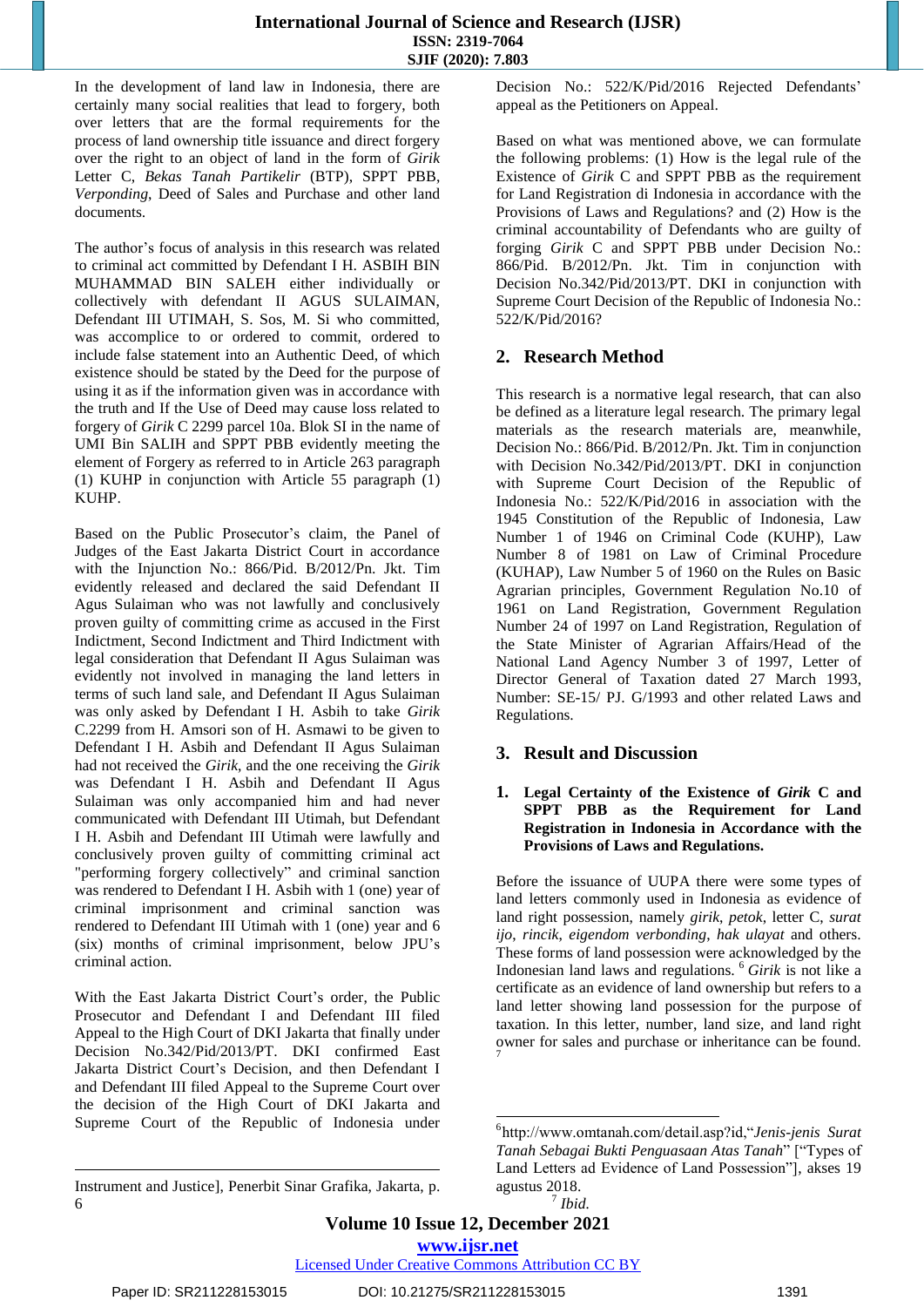Letter C is the evidence of land possession by an individual in Village or Sub-district Office. Letter C in the form of book serves as a note to tax collection and information of land identity during the colonial era. Letter C held by a land owner is a quote or copy of Book letter C stored at the Office of Village/Sub-district where the land is located in. 8

At present, the with Law on Basic Agrarian Principles that is followed up with Government Regulation Number 10 of 1961 and replaced with Government Regulation Number 24 of 1997 on Land Registration, it is impossible to issue rights that are subject to the Civil Code or that will be subject to local customary law, except the rights are of customary right. Considering the importance of registering customary land title as valid evidence of possession of land right in accordance with Article 23, Article 32, and Article 38 Law on Basic Agrarian Principles, it is mandatory to register customary land, especially one under Customary title.<sup>9</sup>

The legal certainty related to customary land under right to own with possession evidence in the form of *girik* and Quote of Letter C can be found in Article 19 UUPA and Government Regulation (PP) No.24 of 1997 on Land Registration that obligate the government to organize land registration throughout the territory of the Republic of Indonesia, because of the people's minimum knowledge and awareness of land possession evidence. They consider that customary land under right to own with possession evidence in the form of *girik* and Quote Letter C in Subdistrict or Village is a valid evidence of possession. There are also still transfers of right, such as sales and purchase, grant, inheritance and deeds that have not been registered but have been transferred of which basis of acquisition is based on *girik* and there are transfers of *girik* that are based on deeds, without registration with the Land Registry Office. Under Letter of the Director General of Taxation dated 27 March 1993, Number: SE-15/ PJ. G/1993, on the Prohibition of Issuance of *Girik/Petuk D/Kekitir/Keterangan Obyek Pajak* (KP. PBB II). In some areas of Jakarta with the Land and Building Tax Service Office *girik* transfer has currently been removed because of many problems arising in the community because of possession evidence in the form of *girik* that causes overlap and confusion or uncertainty of the land object. Therefore, the existence of book of quote of letter C is very dominant as reference or basis of evidential instrument that the community considers as evidential instrument of land possession.<sup>10</sup>

<sup>10</sup>Diponegoro Law Journal, *Analisis Yuridis Penyelesaian Sengketa Kepemilikan Hak Ataas Tanah antara PT. Maligi Estate melawan Perorangan* [Juridical Analysis on

The publication system used in Indonesia is the negative system that contains positive element. Land registration according to PP 10/1961 in conjunction with PP 24/1997 with result in letters of right evidence serving as a strong evidential instrument, as stated in Article 19 paragraph (2) letter c, Article 23 paragraph (2), Article 32 paragraph (2) and Article 36 paragraph (2) UUPA, not a purely negative publication system. A pure negative publication system will not use a right registration system. As we see in the provisions on the procedures of collection through presentation of physical data and juridical data needed and their maintenance and the issuance of title certificate, despite the negative publication system, but the activities are performed collectively, so that the truthfulness of data presented can be accounted for.<sup>11</sup>

Besides, legal certainty of customary land with possession evidence in the form of *girik* and Quote of Letter C as contained in Article 60 paragraph (2) letter f Regulation of the State Minister of Agrarian Affairs/Head of the National Land Agency Number 3 of 1997 on the Implementing Provisions of Government Regulation Number 24 of 1997 on Land Registration state that one of the written evidential instruments for old rights registration is *Petuk Pajak Bumi/Landrente*, *girik***,** *pipil*, *kekitir* and *Verponding Indonesia* before the enforcement of Government Regulation Number 10 of 1961; <sup>12</sup>

If there is no complete or unavailable written evidence of land possession, proof of a parcel of land can be presented with other evidence along with the concerned person's statement and trustable confirmation from at least 2 (two) witnesses from local environment with no kinship relationship with the concerned person until the second levels, vertically or horizontally, stating that the concerned person is truly the owner of the parcel of land.

The truthfulness level of witnesses' confirmation and the concerned person's statement letter will be assessed by the Adjudication Committee whether it is sufficient or not, and if considered insufficient Adjudication Committee can search for additional confirmation of the history of the ownership of the parcel of land from the people around the parcel of land in order to support the testimony as

# **Volume 10 Issue 12, December 2021 www.ijsr.net**

-

# Licensed Under Creative Commons Attribution CC BY

 8 *Ibid.*

<sup>9</sup>Repertory Journal, *Pendaftaran Hak Atas Tanah Asal Leter C, Girik Dan Petuk D Sebagai Alat Bukti Permulaan Di Kabupaten Sleman Daerah Istimewa Yogyakarta* [Registration of Initial Right to Land Letter C, Girik and Petuk D as initial Evidential Instrument in Sleman Regency, Special Region of Yogyakarta] ISSN:2355-2646, Volume II No. 2 July - December 2015, written by Sri Wahyuni and Paus Tri Wahyudi.

the Settlement of Dispute on the Possession of Right to Land between PT. Maligi Estate and Individual] ISSN:23389-26384, Volume 5 No. 3 2016, written by Astri Astariana and Ana Silviana.

<sup>11</sup>Boedi Harsono, *Hukum Agraria Indonesia* [Indonesian Agrarian Law], Jakarta : Djambatan, 1999., pp. 477-478.

<sup>12</sup>Adigama Legal Journal, *Analisis Terhadap Tanda Bukti Hak Atas Tanah Berdasarkan Uupa Dan Peraturan Pemerintah Nomor 24 Tahun 1997 Terkait Penggunaan Girik Nomor 87 Persil 157 Kelurahan Cengkareng Barat (Studi Kasus: Putusan Mahkamah Agung Nomor 2459k/Pdt/2014)* [An Analysis on Evidence of Right to land Based on Uupa and Government Regulation Number 24 of 1997 on the Use of Girik Number 87 Parcel 157 of Cengkareng Barat Sub-district (A Case Study: Supreme Court Decision Number 2459k/Pdt/2014)], ISSN:23949- 2332, Volume 5 No. 3 2015, written by Stella and Hasni.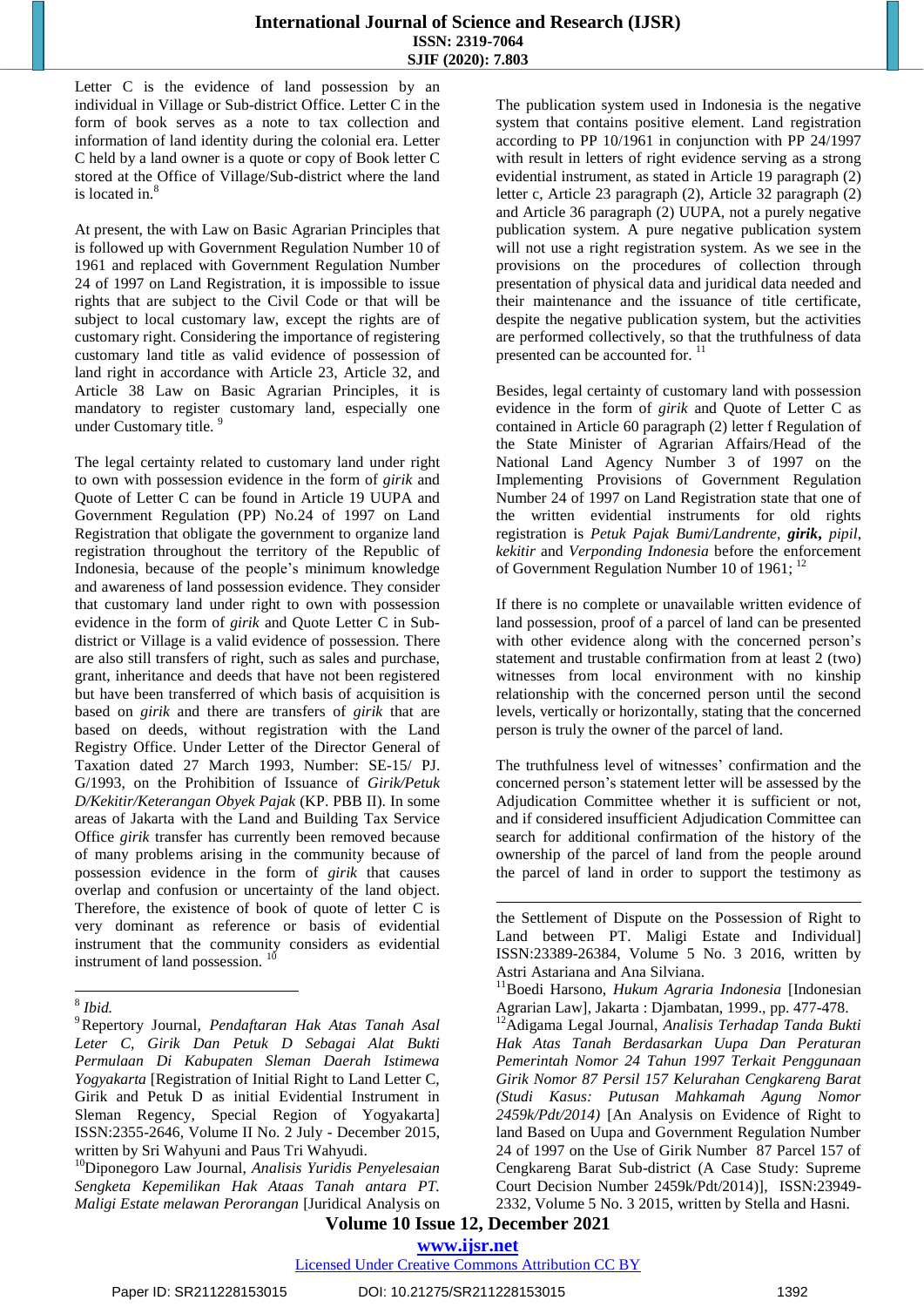referred to in Article 60 paragraph (4) Regulation of the Minister of Agrarian Affairs No.3 of 1997.<sup>13</sup>

# **2. Criminal Accountability of Defendants Guilty of Forging** *Girik* **C and SPPT PBB in Decision No.: 866/Pid. B/2012/Pn. Jkt. Tim in conjunction with Decision No.342/Pid/2013/PT. DKI in conjunction with Supreme Court Decision of the Republic of Indonesia No.: 522/K/Pid/2016.**

The criminal accountability in criminal law enforcement is the effort to ensure and realize legal certainty, order and protection in the modern and globalization era, if various dimensions of legal life always maintain harmony, balance and compatibility between civil moralities based on actual values in civilized community. As the process of activities that involves various parties including the community in achieving the objective, it is mandatory to view legal enforcement as a criminal justice system.

The criminal accountability of civilians who forged the Issuance of *Girik* C and SPPT PBB illegally by Defendant I H. ASBIH BIN MUHAMMAD BIN SALEH, either individually or collectively with defendant II AGUS SULAIMAN, Defendant III UTIMAH, S. Sos, M. Si and AKA WILIS who were subject to Article 263 paragraph (1) KUHP in conjunction with Article 55 paragraph (1) of the 1 st KUHP as accused in the first *primair* alternative Indictment over fulfillment of the element of *girik* forgery taken as the Legal Consideration by the Panel of Judges of South Jakarta District Court is as follows:

## **1.Element of Whosoever;**

That based on the witnesses' confirmation and exhibits revealed in the court, general fact was found that Defendant I H. Asbih bin Muhammad bin Saleh, Defendant II Agus Sulaiman and Defendant III Utimah, S. Sos. M. Si, were faced by the Public Prosecutor as Defendants in the court and in the beginning of proceeding they had been asked for complete their identities as stated in the indictment letter, and all of which had been justified by the Defendants and during the proceeding there was no objection from the Defendants regarding their identity;

## **2.Element of Making forged letter or forging letter;**

That based on the witnesses' confirmation and exhibits revealed in the court, general legal facts were found that witness Liek Santoso bought a land through Defendant III Utimah on behalf of a Company and the one who sold it was Defendant I H. Asbih, a land of 6000 M2 divided into two purchases of 1030 M2 and 4500 M2, the land of which had not had a certificate but had letters, namely Statement of Non-Dispute of Land, *Girik* and PBB. Before buying, witness Liek Santoso checked the land, and on the land location were many people's houses and the head of subdistrict stated that the land could be bought provided that it was released from the people who occupied the land.

From the confirmation of witness EFRAN SUZUKIANA, AP and witness HASTONO, Defendant I H. Asbih and Defendant III Utimah evidently had applied for Statement of non-dispute of land for the purpose of title transfer. The land for which the application was filed was in size of 1030 M2, located on Jalan Komarudin with one of the requirements submitted was *Girik* C 2299 parcel A Blok S1 in the name of Umi Saleh, PBB of statement letter from heirs, before issuance of statement of non-dispute of land witness EFRAN SUZUKIANA, AP. asked for release of the land from the people who occupied it, after the land evacuation Statement of non-dispute of land in size of 1030 M2 would be issued and the witnesses stated that they had never issued Statement of non-dispute of land in size of 4500 M2.

According to the statement of witness AKA WILIS, the witness evidently met Defendant III Utimah near Mayor Office of South Jakarta and asked the witness to make a Statement of Non-Dispute of Land with size of 4500 M2 by giving a blank form of Statement of Non-Dispute of Land and gave a Statement of Non-Dispute of Land with size of 1030 M2 as example, at request of Defendant III Utimah, the witness made a Statement of Non-Dispute of Land with size of 4500 M2 by filling the land data and forging the Head of Sub-district's signature and seal through scanning, while the number and date of Statement of Non-Dispute of Land were made by the witness, after the Statement of Non-Dispute of Land was completed, the witness handed it over to Defendant III Utimah at the same place near Mayor Office of South Jakarta. Therefore, it is clear that the Statement of Non-Dispute of Land, dated 24 August 2009 with size of 4500 M2 was not issued by the authority, in this case the Head of Pulo Gebang Sub-district, Cakung District, East Jakarta, thus the Statement of Non-Dispute of Land was fake;

## **3.Element of capable of issuing a right, an agreement, a cancellation of debt, or that can be used as confirmation for an act;**

That based on the witnesses' confirmation and exhibits revealed in the court, general legal facts were found that Statement of Non-Dispute of Land was a Letter issued by the Head of Sub-district where the land was located in, certifying the land condition, including the data of the base, location, size and name of land owner and that the land was not under any dispute.

That Statement of Non-Dispute of Land is a requirement for performing legal act over a parcel of land, in sales and purchase, transfer of right or in mortgage agreement, and in consideration of the definition of element a quo was associated with the legal fact revealed in the court as described above, then the element "Element of capable of issuing a right, an agreement, a cancellation of debt, or that can be used as confirmation for an act" in this article has been satisfied and proven Lawfully and Conclusively;

l

<sup>&</sup>lt;sup>13</sup> See Article 60 Regulation of the State Minister of Agrarian Affairs/Head of the National Land Agency Number 4 of 1997.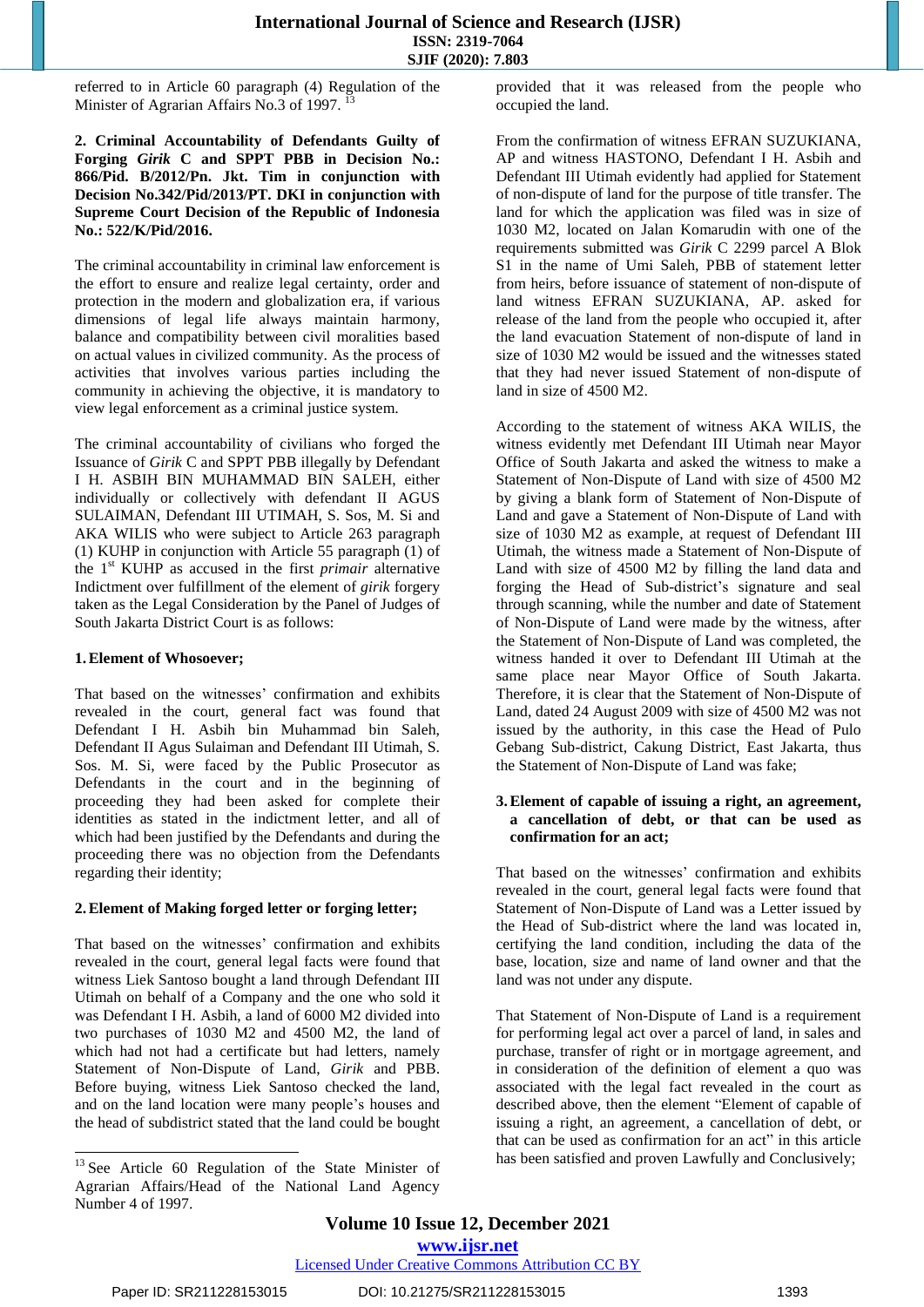#### **4.The 4 th element Intending to use or instruct others to use the letter as if it is an original and non-forged letter;**

That based on the witnesses' confirmation and exhibits revealed in the court, general legal facts were found to the satisfaction of this element, that is as the fact in the court that after Defendant III Utimah received the Statement of Non-Dispute of Land dated 24 August 2009 made by Witness Aka Wilis, Defendant III Utimah as the intermediary in the land sales and purchase then compiled it with the other letters as the administrative requirements for transfer of land title, as pursuant to the certification of witness Liek Santoso that at the time of transaction, all documents were complete and there was no problem. Therefore, Statement of Non-Dispute of Land dated 24 August 2009 that as an administrative requirement had been used to do a legal act of transferring the right to a parcel of land pursuant to *Girik* No. C 2299 Parcel 10 a Blok SI in the name of Umi Binti Saleh, from Defendant I H. Asbih to witness Liek Santoso;

# **5.The 5 th element of using it can cause a loss;**

That based on the witnesses' confirmation and exhibits revealed in the court, general legal facts were found that as explained above, Statement of Non-Dispute of Land dated 24 August 2009 made by witness Aka Wilis had been used to transfer the right to a parcel of land pursuant to *Girik* No. C 2299 Parcel 10 a Blok SI in the name of Umi Binti Saleh from Defendant I H. Asbih to witness Liek Santoso, and then it had also been used to apply for certification of the land to BPN, even if it was not issued since for the land there was another HGB certificate by other party, therefore the making of Statement of Non-Dispute of Land had harmed the buyer of the land, caused loss in the prestige and dignity of the Head of Sub-district as the official authorized to issue it and could also confuse the government adminstration:

Based on the proof revealed in the court associated with the Defendants, we can conclude that because all indictment elements from the Public Prosecutor had been satisfied and the Defendants' defense was deemed unreasonable to remove the defendants' acts that had satisfied the indictment elements, the Public Prosecutor's indictment had been proven lawfully; thus, based on the considerations above it is evident that the elements of criminal act in Article 263 paragraph (1) KUHP in conjunction with Article 55 paragraph  $(1)$  of the 1<sup>st</sup> KUHP as accused in the first *primair* alternative Indictment had been proven, thus Defendant I H. Asbih, Defendant II Agus Sulaiman and Defendant III Utimah should be declared lawfully and conclusive committing criminal act in the first *primair* alternative Indictment. Therefore, the Public Prosecutor in their criminal claim sued Defendant I. H. ASBIH Bin MUHAMMAD Bin SALEH, with criminal imprisonment for 1 (one) year, reduced for the period when the Defendant was in temporary detainment: Defendant II. AGUS SULAIMAN, with criminal imprisonment for 8 (eight) months, reduced for the period when the Defendant was in temporary detainment: Defendant III. UTIMAH, S. Sos., Msi., with criminal imprisonment for 1 (one) year and 6 (six) months, reduced for the period when the Defendant was in temporary detainment.

Based on the explanation above, if the type of criminal sanction was associated with Criminal Act of Forgery of *Girik* C and SPPT PBB on the sentenced rendered to Defendant I H. Asbih, Defendant II Agus Sulaiman and Defendant III Utimah as the perpetrators of Criminal Act of *Girik* C and SPPT PPBB Forgery, before being sentence serving as the basis of purpose of such punishment known as punishment theory. Punishment theory is divided into 3, namely Absolute Theory or Retaliation Theory, Relative Theory or Purpose Theory and Combination Theory.

Based on the punishment theories, Defendant I H. Asbih, Defendant II Agus Sulaiman and Defendant III Utimah in the sentence rendered to them, the panel of judges used the combination punishment theory, that the purpose of punishment was, besides retaliating criminal's mistake, also intended to protect the people by realizing order.

When the Punishment Theory was associated with compatibility of sentence rendered by the panel of judges of the East Jakarta District Court as in Decision No.: 866/Pid. B/2012/Pn. Jkt. Tim in conjunction with the Panel of Judges' Consideration at Appeal Level in confirming of Decision East Jakarta District Court as in Decision No.342/Pid/2013/PT. DKI along with the Legal Consideration at appeal level in Supreme Court as in Supreme Court Decision of the Republic of Indonesia No.: 522/K/Pid/2016 that rejected the Defendants' entire Appeals plus Supreme Court Decision of the Republic of Indonesia No.1309 k/PID/2014 that also rendered punishment to Defendant II as proven guilty (that was previously released by Decision No.: 866/Pid. B/2012/Pn. Jkt. Tim) with fulfillment of the elements of *Girik* C and SPPT PBB forgery in the provisions of article 263 paragraph (1) in conjunction with article 55 paragraph (1) of the first KUHP, they evidently Declare that the Defendants are lawfully and conclusively guilty of committing criminal act "forging letter collectively" and render criminal sanction to Defendant 1 H. Asbih with criminal imprisonment for 1 (one) year, Defendant II Agus Sulaiman with criminal imprisonment for 8 (eight) months and Defendant III Utimah with criminal imprisonment for 1 (one) year and 6 (six) months.

The Sentence was certainly made in consideration of all matters, and the author can conclude that the criminal sanction rendered to Defendant I H. Asbih, Defendant II Agus Sulaiman and Defendant III Utimah Utimah as in the Injunction is appropriate and equal to their mistake, thus it is deemed appropriate and fair.

From the perspective of criminal sanction decision above, however, we can conclude from the explanation above that the law enforcement and criminal accountability of Defendant I H. Asbih, Defendant II Agus Sulaiman and Defendant III Utimah as the perpetrators of collective forgery of *Girik* C and SPPT that satisfies the elements of the provisions of article 263 paragraph (1) in conjunction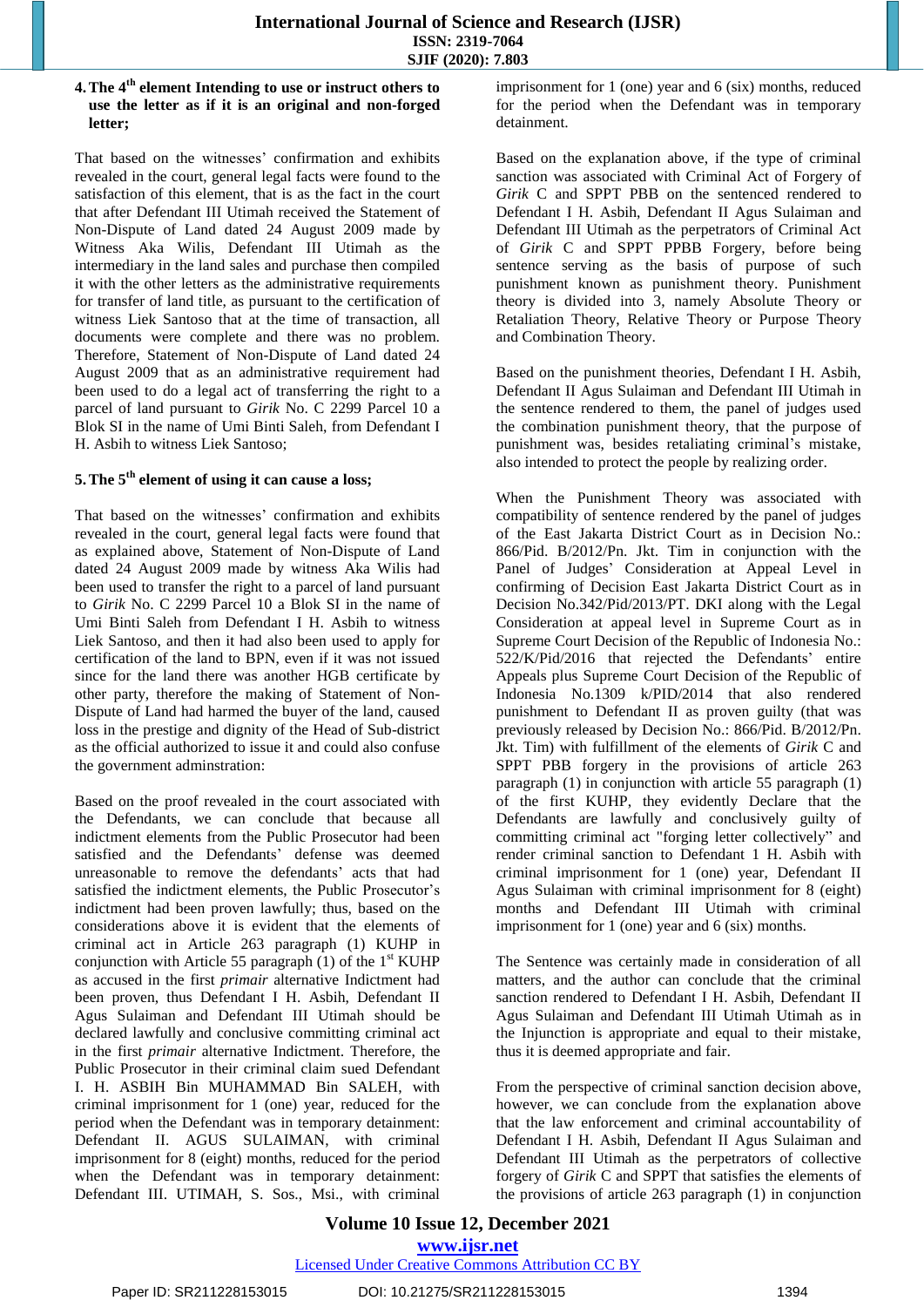with article 55 paragraph (1) of the  $1<sup>st</sup>$  KUHP According to the Community's and Author's Opinion, the Sentence was still Too Light since besides the Defendant had caused immaterial loss to the Pulo Gebang Sub-district, the *Girik* C and SPPT Forgery was certainly an unlawful act that violated the Victims' Human Rights who had the right to a parcel of land under the law of ownership right that had been bought legally and procedurally. Therefore, the criminal accountability by civilians, in this case being Defendant I H. Asbih, Defendant II Agus Sulaiman and Defendant III Utimah who Forged *Girik* C and SPPT, was not merely criminal retaliation as in punishment theory, but was also a legal enforcement in effort to give legal certainty, order and protection to the community in application of criminal accountability for civilians who Forge *Girik* C and SPPT PBB under the provisions of article 263 paragraph (1) in conjunction with article 55 paragraph  $(1)$  of the  $1<sup>st</sup>$  KUHP.

# **4. Conclusion**

The legal rule on the Existence of *Girik* C and SPPT PBB as the requirement for Land Registration in Indonesia is contained in the provisions of Article 19 paragraph (2) letter c, Article 23 paragraph (2), Article 32 paragraph (2) and Article 36 paragraph (2) Law on Basic Agrarian Principles in conjunction with Government Regulation No.10 of 1961 in conjunction with Article 3, Article 23 Government Regulation No.24 of 1997 on Land Registration in conjunction with Article 60 paragraph (2) letter f Regulation of the State Minister of Agrarian Affairs/Head of the National Land Agency Number 3 of 1997 confirming that letters serving as evidence for the base of right such as *Girik* C and SPPT PBB applicable as a strong evidential instrument as an instruction for the government to organize land registration throughout the Indonesian territory that assures legal certainty.

The application of Criminal Accountability for Defendant I H. Asbih, Defendant II Agus Sulaiman and Defendant III Utimah who were proven guilty with fulfillment of the elements of Forgery of *Girik* C and SPPT PBB that was committed collectively in accordance with South Jakarta District Court Decision No.: 866/Pid. B/2012/Pn. Jkt. Tim in conjunction with Decision High Court of DKI Jakarta No.342/Pid/2013/PT. DKI in conjunction with Supreme Court Decision of the Republic of Indonesia No.: 522/K/Pid/2016 in conjunction with Supreme Court Decision of the Republic of Indonesia No.1309 k/PID/2014 that rendered criminal sanction to Defendant II as proven guilty (that was initially released by Decision No.: 866/Pid. B/2012/Pn. Jkt. Tim) with criminal sentence over the said Defendant 1 H. Asbih, therefore with criminal imprisonment for 1 (one) year, Defendant II Agus Sulaiman with Criminal Imprisonment for 8 (eight) months and Defendant III Utimah with criminal imprisonment of 1 (one) year and 6 (six) months that granted the Public Prosecutor's entire criminal claims pursuant and equally to their mistakes, thus the criminal accountability applied was lawfully correct and fair and in accordance with article 263 paragraph (1) in conjunction with article 55 paragraph  $(1)$  of the 1<sup>st</sup> Criminal Code and Law of Criminal Procedure.

# **5. Suggestions**

The suggestions are as follows. The Government should evaluate the legal fields to be harmonized in land sector, especially related to possession of right to land, agrarian law and its implementing regulation, so as to produce various legal products that can render smooth implementation of land registration, especially land registration that use initial evidence Letter C. *Girik* and SPPT PBB leading to generation of land title certificate. In addition, the government should more diligently socialize the importance of Certificate for Owner of Right to a Land, especially those who still hold Letter C, *Girik*, *Petuk D* as possession evidence of Right to Land. Legal outreach/socialization is necessary with cooperation with other institutions, especially regarding the land registration implementation, besides outreach independently organized by BPN. Land registration through intermediary or agent, meanwhile, must be carried out through strict selection process and administrative examination of registration in order to minimize data manipulation and forgery of land possession right that until today is still committed by many people with blank *Girik* C form, making *Girik* C forgery possible.

# **References**

# **Books**

Chazawi, Adami dan Ardi Ferdian, *Tindak Pidana Pemalsuan Tindak Pidana yang Menyerang Kepentingan Hukum Terhadap Kepercayaan Masyarakat Mengenai Kebenaran Isi Tulisan dan Berita yang Disampaikan* [Forgery Criminal Act, Criminal Act that Attacks Community's Legal Interest and Trust in the Truth of Writing and Report Delivered], Jakarta: Penerbit Putra Utama Offset.2014.

Harsono, Budi. *Hukum Agraria Indonesia* (Indonesian Agrarian Law), Jakarta: Djambatan, 1999.

Lamintang, P. A. F and Theo Lamintang, *Delik-Delik Khusus Kejahatan Membahayakan Kepercayaan Umum terhadap Surat, Alat Pembayaran, Alat Bukti, dan Peradilan* [Special Criminal Offences to Harm Public Trust in Letter, Payment Instrument, Evidential Instrument and Justice], Jakarta: Penerbit Sinar Grafika.2013.

Manulang, Rinto. *Segala Hal Tentang Tanah, Rumah dan Perizinannya* [Anything Regarding Land, House and Licensing], Jakarta: Penerbit Buku Pintar.2011.

Sutedi, Adrian. *Sertifikat hak atas tanah* [Certificate of Right to Land], Jakarta: Penerbit Sinar Grafika.2010.

## **Journals, Papers and Websites**

http://www.omtanah.com/detail.asp?id, "*Jenis-jenis Surat Tanah Sebagai Bukti Penguasaan Atas Tanah*" ["Types of Land Letters ad Evidence of Land Possession"], retrieved on 19 August 2018.

Repertory Journal, *Pendaftaran Hak Atas Tanah Asal Leter C, Girik Dan Petuk D Sebagai Alat Bukti Permulaan Di Kabupaten Sleman Daerah Istimewa Yogyakarta* [Registration of Initial Right to Land Letter C, Girik and Petuk D as initial Evidential Instrument in

# **Volume 10 Issue 12, December 2021**

**www.ijsr.net**

# Licensed Under Creative Commons Attribution CC BY